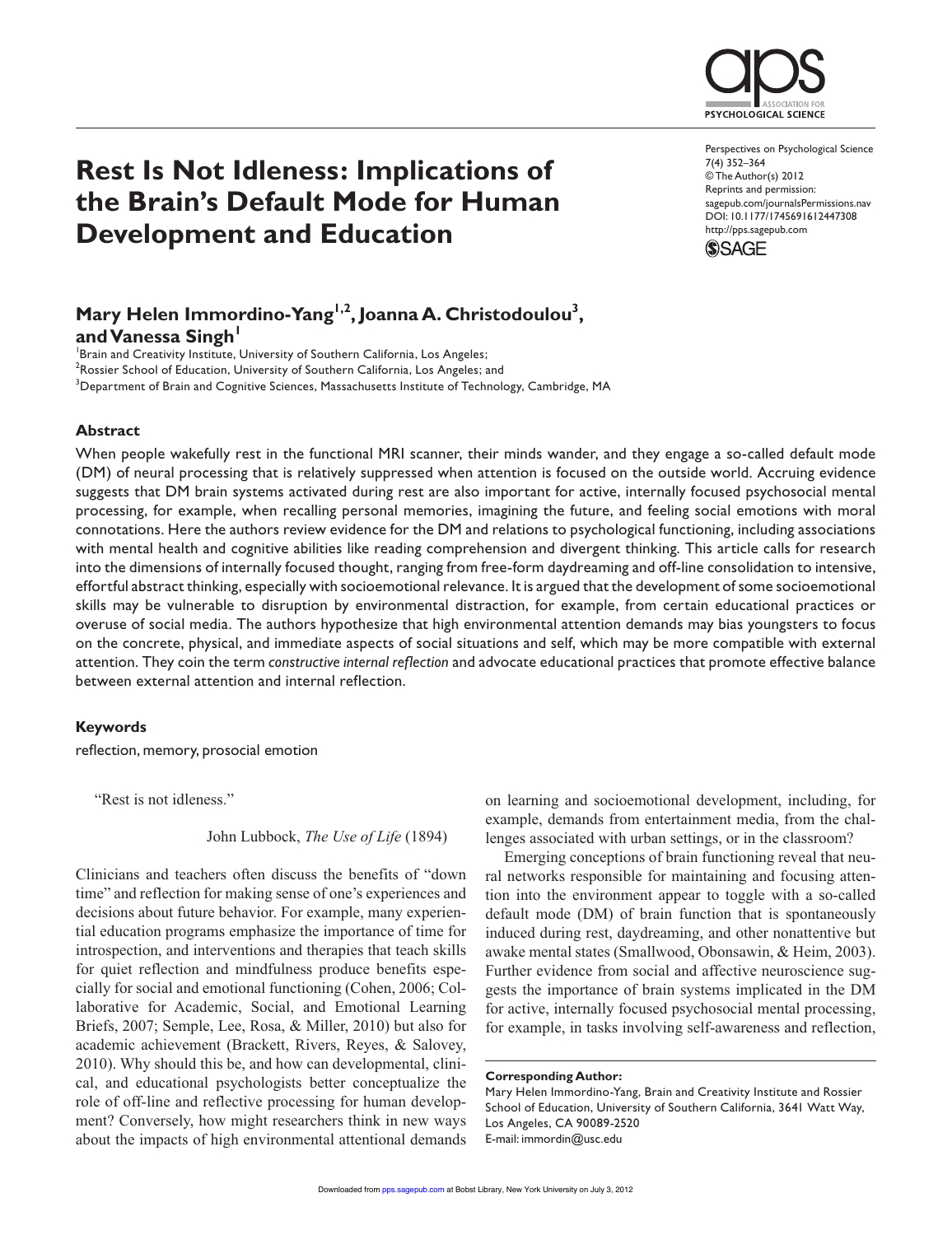recalling personal memories, imagining the future, feeling emotions about the psychological impact of social situations on other people, and constructing moral judgments (Buckner, Andrews-Hanna, & Schacter, 2008; Gilbert & Wilson, 2007; Spreng & Grady, 2010; Spreng, Mar, & Kim, 2009). Studies examining individual differences in the brain's DM connectivity, essentially measures of how coherently the areas of the network coordinate during rest and decouple during outward attention, find that people with stronger DM connectivity at rest score higher on measures of cognitive abilities like divergent thinking, reading comprehension, and memory (Li et al., 2009; Song et al., 2009; van den Heuvel, Stam, Kahn, & Hulshoff Pol, 2009; Wig et al., 2008). Taken together, these findings lead to a new neuroscientific conception of the brain's functioning "at rest," namely, that neural processing during lapses in outward attention may be related to self and social processing and to thought that transcends concrete, semantic representations and that the brain's efficient monitoring and control of task-directed and non-task-directed states (or of outwardly and inwardly directed attention) may underlie important dimensions of psychological functioning. These findings also suggest the possibility that inadequate opportunity for children to play and for adolescents to quietly reflect and to daydream may have negative consequences—both for socialemotional well-being and for their ability to attend well to tasks.

Despite the potential implications, however, psychological scientists are largely unaware of or have underappreciated the relevance of this actively growing body of neural findings, and cognitive neuroscientists interested in development and education have largely focused on the immediate, negative effects of attention lapses on task-directed performance (e.g., Kane et al., 2007; McVay & Kane, 2010; Smallwood, Beach, Schooler, & Handy, 2008; Smallwood, Fishman, & Schooler, 2007). Therefore, our goals in this article are (a) to introduce psychological scientists to recent advances in understanding the functioning of the brain and mind during lapses in outward attention; (b) to generate an early hypothesis from the neuroscience findings concerning the effects of consistently high external attention demands in schools and leisure environments on socioemotional development in children and adolescents; (c) to propose preliminary examples of productive connections between this hypothesis and current educational and developmental psychological research findings, in order to demonstrate the utility of the neural findings for psychologists; and (d) to advocate educational practices that promote more effective balance between children's needs for external attention and internal reflection. The overarching premise of the article is that although daydreaming and other lapses in outward attention lead to poor performance on concentrationrequiring tasks in the moment, skills for reflecting during lapses in outward attention and time for safely indulging mind wandering may be critical for healthy development and learning in the longer term.

#### **Looking out and Looking in: The Discovery of Complementary Brain Networks**

Neuroscience studies over the past several decades have revealed that contrary to early theories, attention is not a general property of the whole brain but the product of specific networks that contribute to various aspects of processing. Decades of study have differentiated three systems responsible for monitoring and responding to the environment around us and for focusing our mental processing on incoming stimuli: alerting, orienting, and executive control (see Corbetta & Shulman, 2002; Fan, McCandliss, Sommer, Raz, & Posner, 2002; Posner & Petersen, 1990). These functions, which rely heavily on lateral frontal and parietal regions, are important for cognitive development, and interventions that support children in strengthening skills related to these aspects of attention improve cognitive and academic performance in a variety of domains (Posner & Rothbart, 2005; Smallwood et al., 2007; Stevens, Lauinger, & Neville, 2009).

But what does the brain do when not engaged in a focused, goal-directed task? Newly emerging theories of the brain's functional architecture reveal that the attention networks described above are part of a broader complement of brain networks that can roughly be conceptualized as supporting two alternating systems. One of these networks is "task positive"; its recruitment is associated with active engagement in goal-directed tasks involving attention to the world and evaluating the salience of external stimuli (Seeley et al., 2007). This network supports what we will call the "looking out" system. Another network, known variously as the "task negative" or "resting" network, has been found to be associated with the brain's default mode of operation (Buckner & Vincent, 2007; Raichle et al., 2001). This network comprises mainly regions along the midline of the brain, in both the parietal and the frontal lobes, along with more lateral regions in the inferior part of the parietal lobe and the medial part of the temporal lobe (see Fig. 1). During neuroimaging experiments, the activity in these regions is heightened most reliably during passive rest (Greicius, Krasnow, Reiss, & Menon, 2003), induced by paradigms such as asking participants to stare for several minutes at a plus sign shown in the center of their field of vision or to relax with their eyes open or closed. We will call this the "looking in" system. (Note our nomenclature: We use the term *network* to describe sets of brain regions whose activity is functionally coordinated. We use the term *system* to describe the psychologically relevant capacities that are supported by the brain *network*.)

The past decade of neuroscience research has revealed that as one network is increasingly engaged, the other is decreasingly engaged (Esposito et al., 2006; Fox et al., 2005). It is thought that the toggling of these networks reflects a shift from a state of external monitoring and focus on goal-directed activity ("looking out") into a more free-form, internally directed, stimulus-independent mental state ("looking in"; see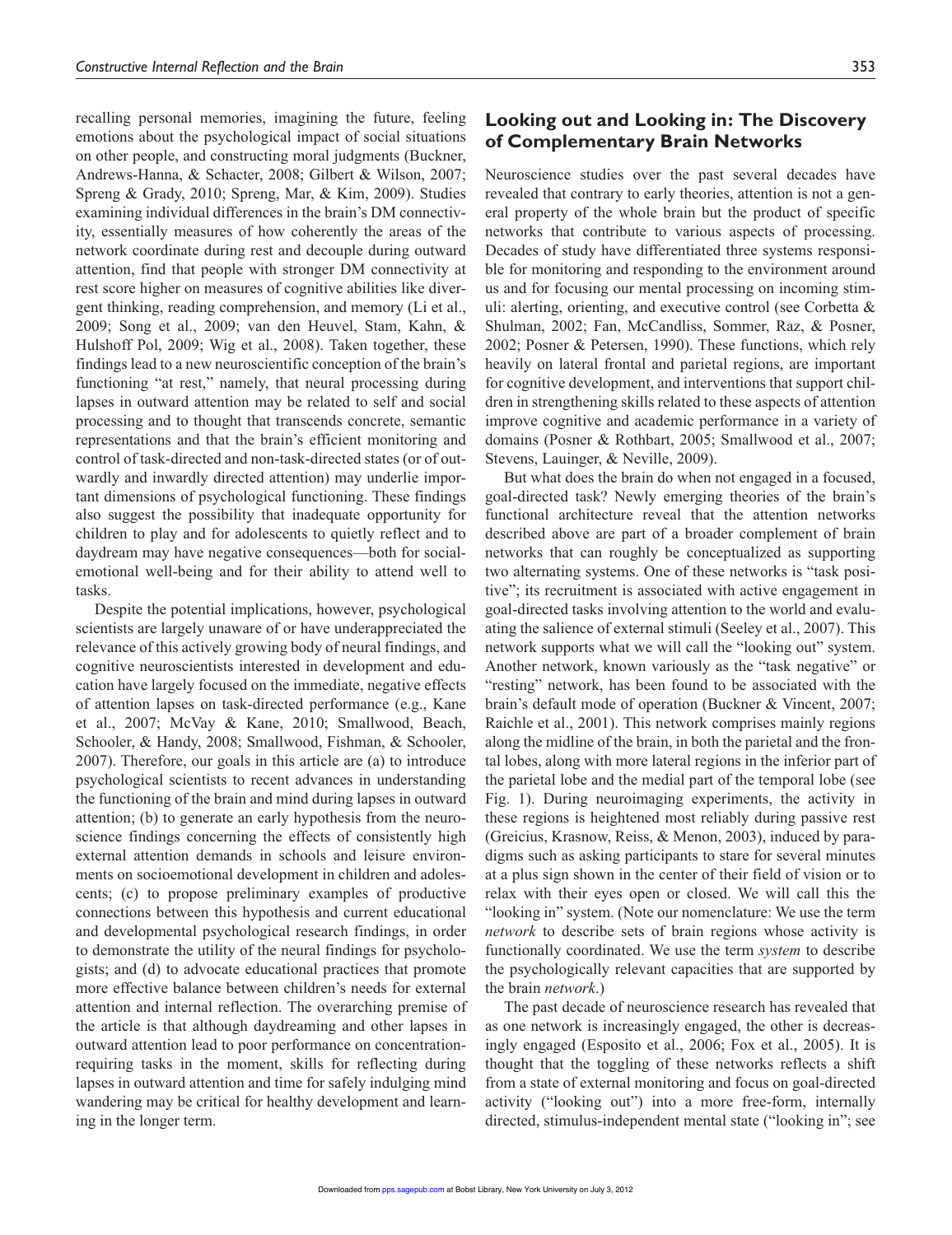

**Fig. 1.** Overview of the main brain regions comprising the default mode (DM) network, with brief descriptions of associated socioemotional functions. The DM regions listed are relatively more active and show coordinated activity during wakeful "rest." The regions depicted are also involved in many other functions, including various cognitive association functions and aspects of homeostatic regulation and somatosensation, especially for the milieu of the internal body (i.e., the "guts"). The left side of the image shows the front of the brain; the right and left hemispheres are split apart to show the medial surface. Note that these brain areas cannot be said to "do" the functions listed. Instead, they are especially "associated" with these functions and as such are thought to play important roles within the complex networks of regions underlying the functions. 1. Ventromedial prefrontal cortex (vmPFC): Induction of social emotions; nonconscious induction of somatic responses, such as skin sweating associated with a sense of risk; modulation of the parasympathetic branch of the autonomic nervous system (important for calming of heart rate). 2. Dorsomedial prefrontal cortex (dmPFC): Representation of self in relation to others; predicting emotional outcomes of social interactions for self and close others; judging psychological and emotional qualities and traits; feeling emotions about others' mental situations. 3. Anterior middle cingulate cortex (ACC): A centrally connected "hub" of the cortex, also heavily interconnected with somatosensory regions that feel the guts and viscera; error monitoring, emotion, and empathy; feeling physical and social pain; modulation of the sympathetic branch of the autonomic nervous system (important for activation of heart rate, arousal). 4. Posteromedial cortices (PMC): The most centrally connected "hub" of the cortex; high-level integrative representation of the physiological condition of the visceral "gut" body; construction of a subjective sense of self-awareness; activated in social emotions, moral decision making, and episodic memory retrieval; contains dorsal posterior cingulate cortex (dPCC), involved in attention monitoring or switching and integration of information. 5. Inferior parietal lobule (IPL): involved in successful episodic memory retrieval; empathically simulating others' perspectives and the goals of others' actions. 6. Hippocampus: Formation and recall of long-term memories (not visible in these views).

Smallwood, Brown, Baird, & Schooler, 2011, for a related argument). Recent research suggests that these networks' efficiency and co-regulation improve as the brain matures through childhood (Fair et al., 2008) but that the rudiments of this functional organization are present in childhood (Supekar et al., 2010; Thomason et al., 2008), infancy, and possibly even prenatally (Doria et al., 2010; Fransson et al., 2007; but see Fransson, Åden, Blennow, & Lagercrantz, 2011).

In addition, it is likely that the networks that support systems for "looking in" and "looking out" are codependent and co-regulate one another—the functioning of one, both in the moment and over the longer term, has been found to predict the functioning of the other. There is a growing body of neuroscience studies showing that the quality of DM brain activity during rest is related to the quality of subsequent neural and behavioral responses to environmental stimuli and that momentary and longer lasting complementary fluctuations in these networks are important for perception, attention, and goal-directed cognition (see Northoff, Duncan, & Hayes, 2010, for a review; Spreng, Stevens, Chamberlain, Gilmore, & Schacter, 2010). For example, in a neuroimaging experiment in which participants alternated blocks of resting with looking at images and listening to sounds, the more effectively the DM regions were activated during rest and deactivated while attending to the images and sounds, the more brain activation there was in sensory cortices during the image and sound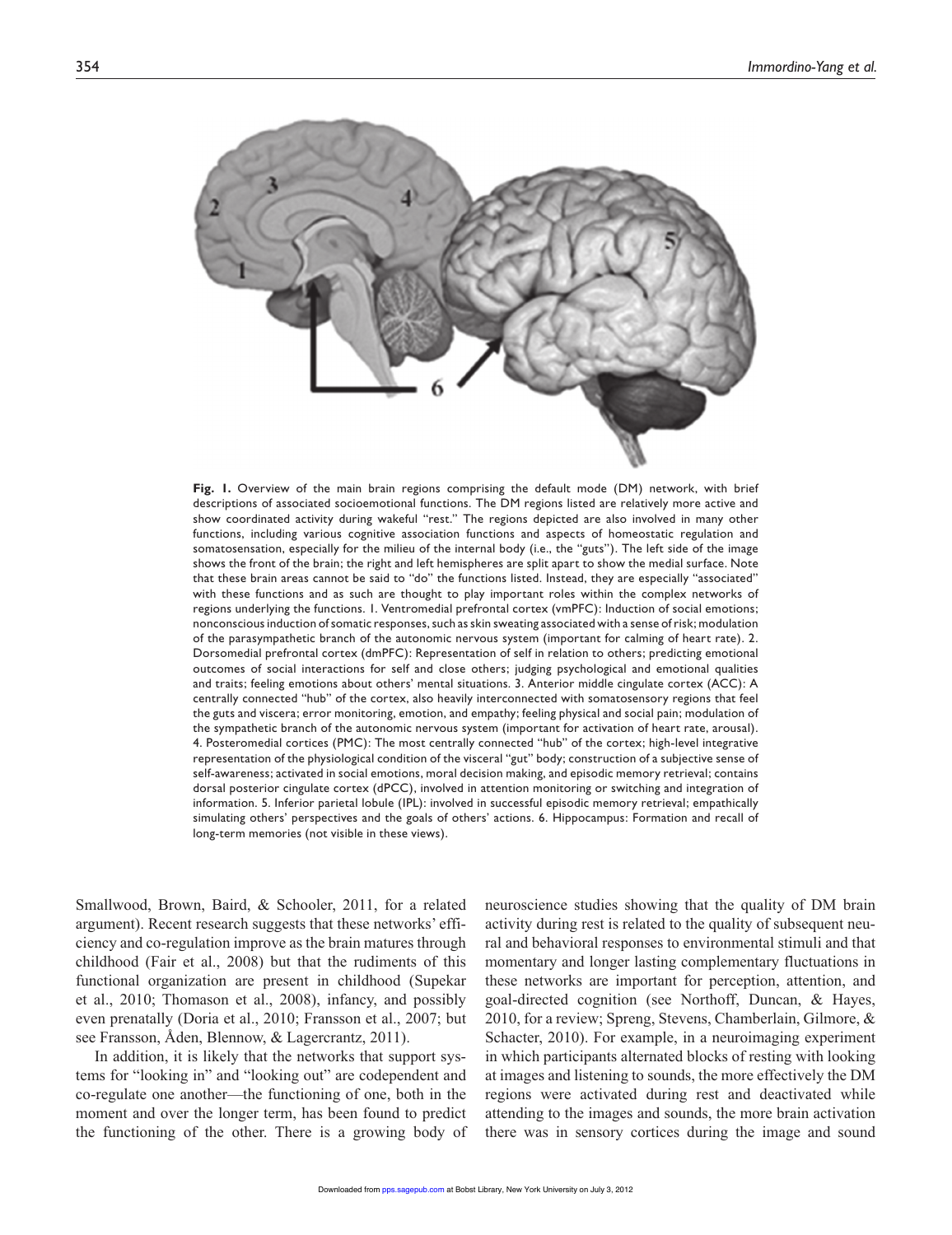presentations (Greicius & Menon, 2004). Longitudinal studies also suggest that there is considerable variability in the strength of DM connectivity among adults and that although patterns of activity during rest are relatively stable in adulthood (Beason-Held, Kraut, & Resnick, 2009), training introspection (e.g., through meditation) can alter the functioning of DM networks as well as improve skills for sustained attention on a task (e.g., Brefczynski-Lewis, Lutz, Schaefer, Levinson, & Davidson, 2007; Brewer et al., 2012; Chiesa, Calati, & Serretti, 2010; Hölzel et al., 2007; Jha, Krompinger, & Baime, 2007; Tang et al., 2007).

### *Relations to individual differences in socioemotional functioning*

The efficiency with which a brain toggles between activity associated with DM and outward attention as well as the strength of functional connectivity between DM regions during "rest" seem also to be associated with neural and psychological health, especially around social and emotional functioning. Atypicalities in DM functioning have been found to be related to socialemotional symptoms in schizophrenia (Whitfield-Gabrieli et al., 2009), autism (Cherkassky, Kana, Keller, & Just, 2006; Kennedy, Redcay, & Courchesne, 2006), attention deficit disorder (ADD; Castellanos et al., 2008; Tomasi & Volkow, 2012; Uddin et al., 2008), anxiety disorders (Etkin, Prater, Schatzberg, Menon, & Greicius, 2009; Zhao et al., 2007), depression (Greicius et al., 2007), and other conditions. The differences in DM functioning among these populations seem to relate consistently to the hallmark symptoms of the disorder. For instance, autism is associated with atypically low levels of functional connectivity between DM regions during rest; these findings are thought to reflect a paucity of social and psychological thought and emotion (Kennedy & Courchesne, 2008). People with schizophrenia, by contrast, show heightened activation and hyperconnectivity in the DM network that are insufficiently attenuated during outward attention (Bluhm et al., 2007; Garrity et al., 2007; Zhou et al., 2007); this pattern is thought to produce a heightened propensity toward mentalizing and a blurring of boundaries between one's own and others' minds that contributes to disordered thought when coupled with schizophrenics' excessive alertness to the external environment (Whitfield-Gabrieli et al., 2009).

### *Relations to individual differences in cognitive functioning*

Tantalizing new evidence suggests that certain aspects of DM functioning during "rest" and during tasks are related to intelligence in adults as indexed by standardized IQ scores, to reading and memory abilities, and to performance ability on attention-demanding cognitive tasks. For example, studies have found that when people with higher IO scores "rest" in the functional MRI (fMRI) scanner, the DM connectivity in their brains, especially for long-range connections, is stronger

than that measured in the brains of people with average IQs (Li et al., 2009; Song et al., 2009). The main finding concerns not the amount of activation in DM regions but the functional coordination or extent of "cross-talk" between DM regions. In participants with higher IQs, there is more efficient communication and coordination between frontal and parietal DM regions during "rest," which is thought to underlie better cognitive abilities for making connections between disparate pieces of information (van den Heuvel et al., 2009).

With regard to reading and memory ability, findings are related to efficient toggling between the complementary networks. In reading studies, clearer functional segregation during "rest" between DM regions and a key brain region specialized for reading (the left fusiform gyrus, not part of the DM) is associated with reading skill among adults; this clear segregation is not yet mature in children ages 8–14 (Koyama et al., 2011). In memory studies, better long-term recall is associated with greater deactivation of DM regions involved in encoding and recall, specifically the hippocampus and its neighboring parahippocampal gyrus, during simple cognitive tasks compared with during "rest" (Wig et al., 2008). Failure to adequately deactivate another DM region, the posteromedial cortices, during a task requiring outwardly focused attention is also associated with memory declines in older adults (Miller et al., 2008).

Finally, measures of efficient down regulation of DM network activity during external attention-demanding tasks have been found to predict cognitive performance on these tasks in real time. For example, in an experiment using deep-brain electrode recording during simpler and more complex visual search tasks, magnitude of moment-to-moment suppression in DM networks increased with the complexity of processing required and predicted subjects' performance (Ossandon et al., 2011).

To summarize, although the main focus in attention research relevant to development and education to date has been on "looking out" into the environment, for example, the facility with which a child filters out distractions and maintains focus on a task (Posner & Rothbart, 2005; Rueda, Rothbart, McCandliss, Saccomanno, & Posner, 2005), the neuroscience findings reviewed here suggest that (a) the quality of neural processing that supports the system for "looking out" is tied to the quality of neural processing that supports the system for "looking in" and to individuals' abilities to move between these two modes efficiently; (b) the quality of neural processing during "looking in" is related to socioemotional functioning as well as to other dimensions of thought that transcend the "here and now." Yet the implications of these neural findings for psychological development in naturalistic environments like schools have not been studied. The next section provides an overview of the psychological operations that have been related to activity in DM brain regions in adults, in order to begin a conversation among psychological scientists about the dimensions of thought associated with lapses in outward attention and developmental implications. We focus on socioemotional functioning to highlight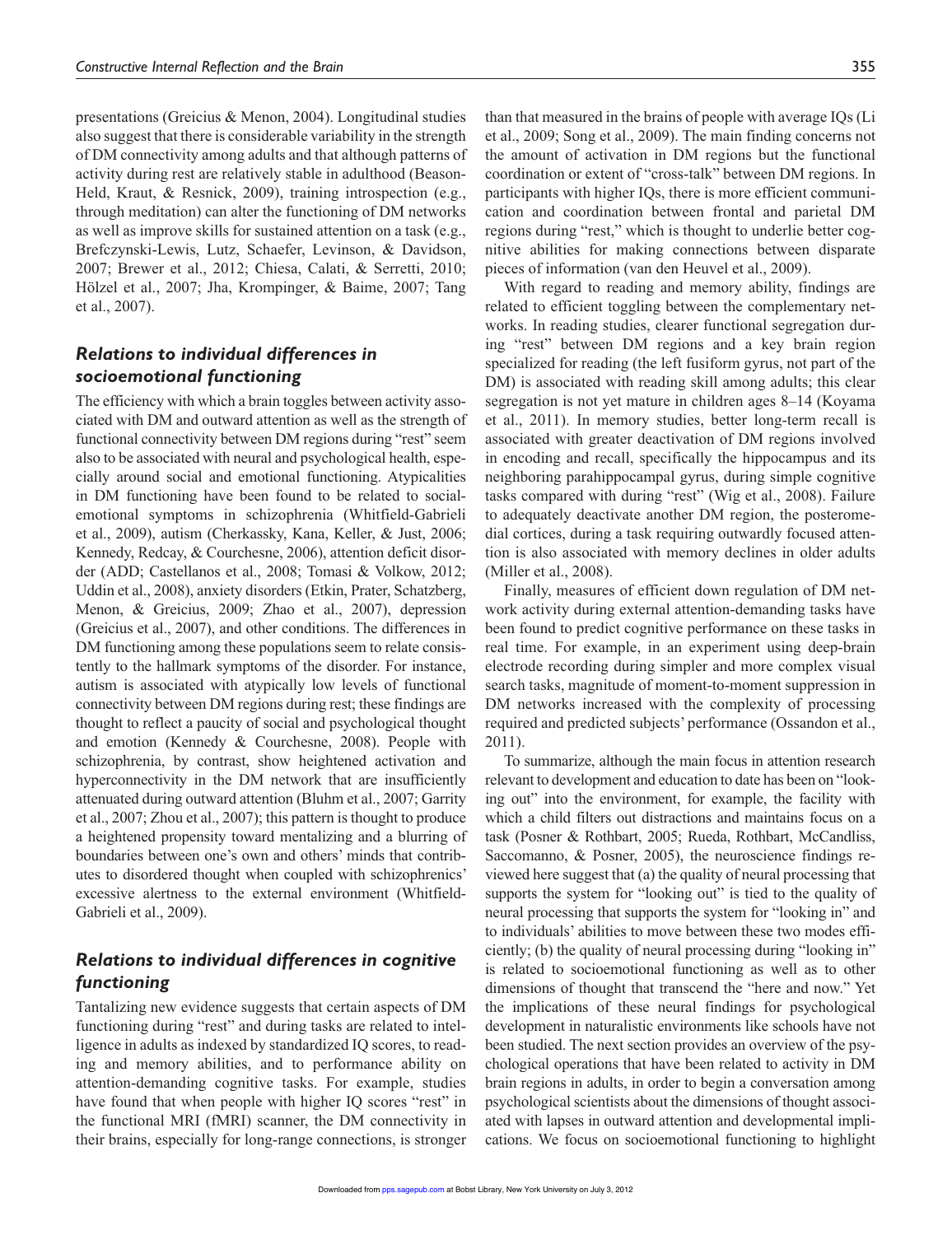the interdependence of the neural networks that support attentive mental states and states that may promote meaning making and socioemotional well-being.

### **What Does the Mind Do When the Brain Is "at Rest"? Memories, Prospections, Emotions, and the Mental "Self"**

As almost any human being can attest, when a person disengages from externally oriented goal-directed behavior, his or her mind is not idle—instead, it can become absorbed in a dynamic stream of free-form thought that is associated with mind wandering, spontaneous recollection of previous memories, production of hypothetical scenarios and future plans, and other personal and social thoughts and imaginings (Andreasen et al., 1995; Smallwood & Schooler, 2006). When considered this way, it is no wonder that some sectors of the brain are highly active during neuroimaging paradigms meant to induce "rest." The mind is not idle in the absence of externally focused, goal-directed tasks—instead, the relative lapse in perceptual vigilance provides an opportunity to mentally wander far from the current physical context, maintaining just enough attention to engage automatic behaviors and to monitor the environment for interruptions, while indulging thoughts, fantasies, and memories about the social world and the psychological self.

It is interesting to note that in addition to studies reporting signature DM activations during non-goal-directed activities such as "rest" in the fMRI scanner, there is now a growing list of neuroimaging studies that report activations in DM regions during goal-directed tasks involving introspective, socioemotional, and self-referential processing or simulation. For instance, activation in DM regions has been found when individuals engage in such activities as feeling compassion for a young mother with cancer or feeling inspired by her determination (Immordino-Yang, McColl, Damasio, & Damasio, 2009); imagining how their opinions would change if they awoke one day as a member of the opposite sex (Tamir & Mitchell, 2011); evaluating moral scenarios, for example, scenarios depicting treatment of wartime prisoners (Harrison et al., 2008); and recalling memories for personal experiences (see Wagner, Shannon, Kahn, & Buckner, 2005, for a review).

Notably, processing related to cognitive perspective taking or traditional theory of mind functions or to evaluating the more concrete and immediate physical and cognitive aspects of social situations is not especially associated with DM regions (see Waytz & Mitchell, 2011, for a related argument). Instead, DM regions seem to be recruited for processing that pertains less to factual knowledge from one's memory or deduction about another's knowledge state and more to simulation and evaluation of abstract social, emotional, and moral implications of one's own or others' knowledge states. For example, several studies have implicated the dorsomedial prefrontal cortex in judgments about psychological traits and emotional qualities of the self and close others (Blakemore &

Frith, 2004; Jenkins & Mitchell, 2011; Kelley et al., 2002; Kitayama & Park, 2010; Mitchell, Banaji, & Macrae, 2005; Northoff et al., 2006), an effect that can be modulated by ingroup/out-group racial comparisons (Mathur, Harada, & Chiao, 2011) and by cultural conceptions of interdependent versus independent self (Harada, Li, & Chiao, 2010; Markus & Kitayama, 1991). Involvement of the inferior–posterior sector of the posteromedial cortices, the most centrally connected "hub" of the DM network (Hagmann et al., 2008), has been found to be related to self-awareness (Buckner et al., 2008) and autobiographical self (Damasio & Meyer, 2009) and has been consistently implicated in episodic and personal memory retrieval (Immordino-Yang & Singh, 2011; Wagner et al., 2005), daydreaming (Christoff, Gordon, Smallwood, Smith, & Schooler, 2009), moral judgment tasks (Greene, Sommerville, Nystrom, Darley, & Cohen, 2001), and social emotions about others' mental qualities and circumstances, such as admiring another's virtuous commitment to those less fortunate or feeling compassion for someone who has lost a loved one (Immordino-Yang et al., 2009). By contrast, tasks that require simply recognizing and labeling an emotional facial expression from a picture or emotionally reacting to a person's skillful performance or physical injury do not recruit this network (and in fact may suppress its activation because such tasks require outward attention; Immordino-Yang et al., 2009; Sreenivas, Boehm, & Linden, 2012).

Taking this evidence together, we find that brain regions involved in the DM appear to be specifically recruited and specialized for processing abstract information relevant to the psychological, affective, and subjective aspects of the self and other people, both in everyday contexts and for more complex moral, socioemotional, prospective, and retrospective functions (Buckner & Carroll, 2007). This description is necessarily broad—after all, DM activation could be said to underlie half of what the mind does. Our aim in providing this description is to give psychological scientists a sense of the dimensions of thought associated with lapses in outward attention, for comparison with those associated with heightened outward attention (e.g., sensory perception and vigilance to the physical context, cognitive processing of situationally relevant tasks, motor control and coordination of actions, perception of social and emotional stimuli [but not deep reflection on their meaning], and recalling semantic or factual information). This comparison is important because, judging from what is being learned of brain functioning, activating the neural platform that supports mental processes associated with DM regions may be relatively incompatible with externally focused attention or vigilance into the environment, especially while control systems for monitoring and alternately engaging inward focus and outward attention are immature. Our hope is that in distilling the neural findings, we have provided a starting point for appreciating the breadth of their applicability. The next section grounds these ideas with a naturalistic example, in order to narrow the focus onto a new hypothesis for development.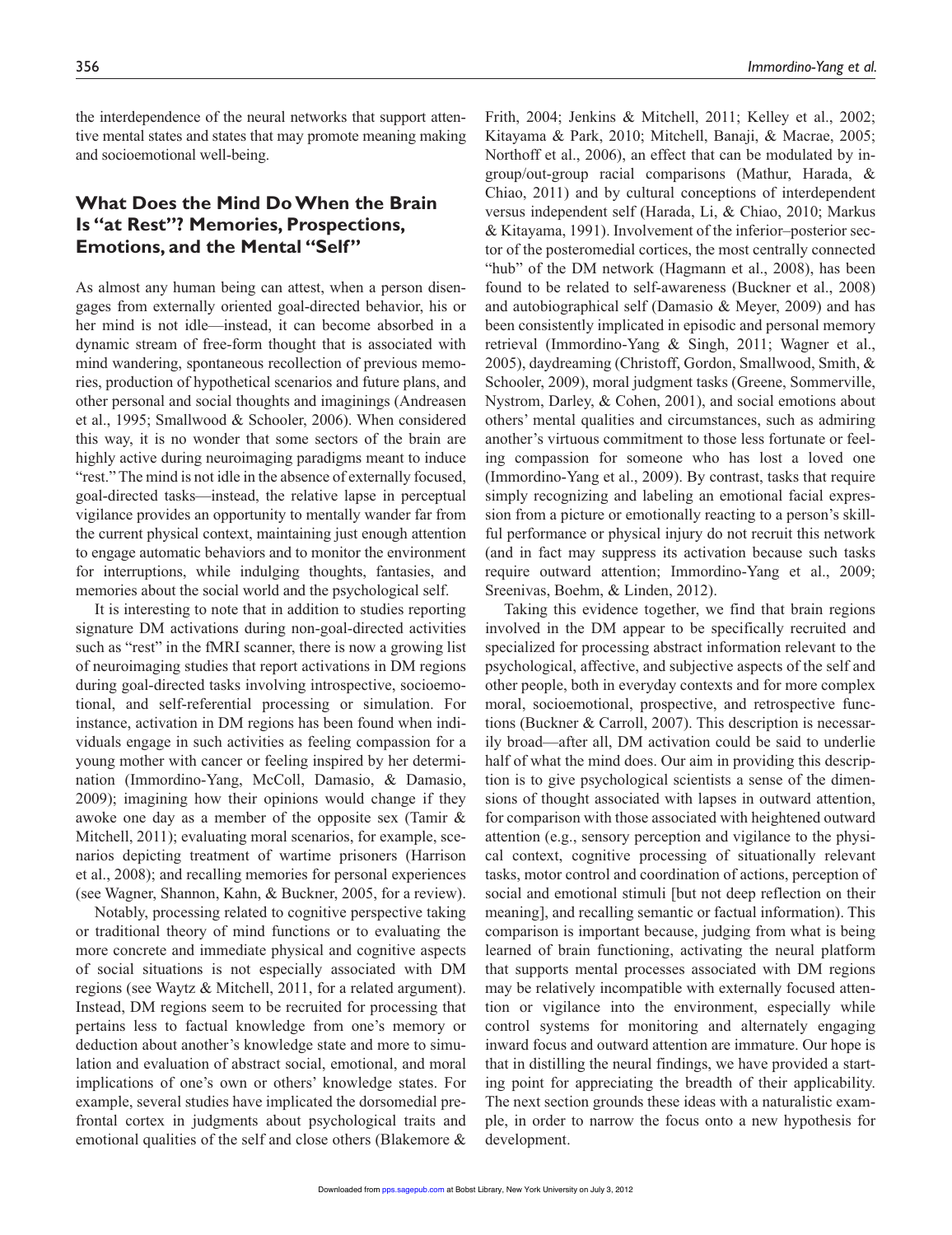### **An Example of Spontaneous "Looking in" During Social Learning**

Consider the reaction of one college-age participant, "John," during a one-on-one social emotion-induction interview in which he was told a true story meant to induce compassion. The story is about a young boy who grew up in a small industrial city in China during an economic depression that often left him hungry. The boy's father had died just after the boy's birth, leaving his mother to work long hours as a laborer. John was shown a video clip in which the boy's mother describes how, one winter afternoon, she found a coin on the ground and used it to buy warm cakes for her son, who had been all day at school with nothing to eat. The mother recounts how her son had been so hungry, yet he had offered her the last cake, which she declined by lying that she had eaten already. After the video, the experimenter asked John how this situation made him feel, to which John responded:

This is the one [true story from the experiment] that's hit me the most, I suppose. And I'm not very good at verbalizing emotions. But . . . um . . . I can almost feel the physical sensations. It's like there's a balloon or something just under my sternum, inflating and moving up and out. Which, I don't know, is my sign of something really touching. . . . [pause] And, so, the selflessness of the mother . . . and then also of the little boy. You know, having these wonderful cakes that he never gets to have, and still offering them to her . . . and then her turning them down, is  $\dots$  uh  $\dots$  [long pause] It makes me think about my parents, because they provide me with so much and I don't thank them enough, I don't think. . . . I *know* I don't. So, I should do that. (adapted from Immordino-Yang, 2011)

In answering the straightforward question of how this story made him feel, John revealed a common pattern in which deliberations leading to a complex reaction to a social situation begin with a general report of feeling emotionally touched or moved ("hit"), which is sometimes accompanied by visceral sensations ("a balloon . . . under my sternum"). Even though John did not seem to really know yet what emotion he was having ("I'm not very good at verbalizing"), he noticed the emotional power of the story based on the physiological "signs" he felt. But he did not stop there. Instead, after briefly reviewing the relevant actions from the story (who gave whom what to eat) and their meaning based on what he knew about the situation (there is a shortage of food, so sharing food implies "selflessness"), John paused. He appeared to briefly withdraw from the interaction with the experimenter and blankly gazed into his lap. Then he emerged with a report of having spontaneously evaluated his own relationship with his parents. By evaluating the emotional implications of another boy's situation, John learned to better appreciate his own.

How does this example pertain to the argument at hand? John's reaction to the compassion-inducing story nicely demonstrates how new insights and understandings are actively, dynamically constructed (Fischer & Bidell, 2006; Fischer & Immordino-Yang, 2002)—learners build from prior knowledge and work to actively accommodate new information to make sense of the current situation. It also demonstrates the value of a reflective pause in moving from considering the concrete, action-oriented, context-specific details of *this* situation (knowing what happened and why) to constructing an understanding of the broader and longer term emotional implications for one's own or *any* situation (in John's case, what the actions mean for the protagonists' psychological qualities and how recognizing these qualities leads him to express greater appreciation of his own parents' sacrifices for him). What is interesting is that our neural data support the interpretation that John's pauses are a behavioral manifestation of DM neural activity. Our current analyses reveal that the more a participant reflectively pauses in the social emotions interview, the more cognitively abstract and complex his or her answers (i.e., the higher the construal level; Pavarini, Schnall, & Immordino-Yang, 2012), the more DM activity the participant will later show when feeling emotions with moral connotations in the MRI scanner, and the stronger the participant's DM connectivity during rest (Immordino-Yang, Pavarini, Schnall, & Yang, 2012).

In the next section, we focus on two developmental implications of the findings: (a) that time and skills for constructive internal reflection are beneficial for emotional learning and well-being; and (b) that inordinately biasing children's and adolescents' attention to the external world may undermine the development of abilities to think about the abstract, moral, and social-emotional aspects of situations, information, memories, and self. Put another way, we hypothesize that consistently imposing high attention demands on children, either in school, through entertainment, or through living conditions, may rob them of opportunities to advance from thinking about "what happened" or "how to do this" to constructing knowledge about "what this means for the world and for the way I live my life." For instance, it could lead teenagers to admire a skillful sports player but not the mental fortitude of, say, a courageous civil rights leader.

## **What Does This Mean for Children? Toward the Hypothesis That Healthy Psychological Development Requires Opportunities and Skills for "Looking in"**

One implication of the DM findings is that the brain seems to honor a distinction between the processing of information about concrete, physical, and immediate circumstances, facts and procedures, and abstract information about mental, hypothetical, and longer term circumstances and implications. Given that deliberating on abstract social-emotional and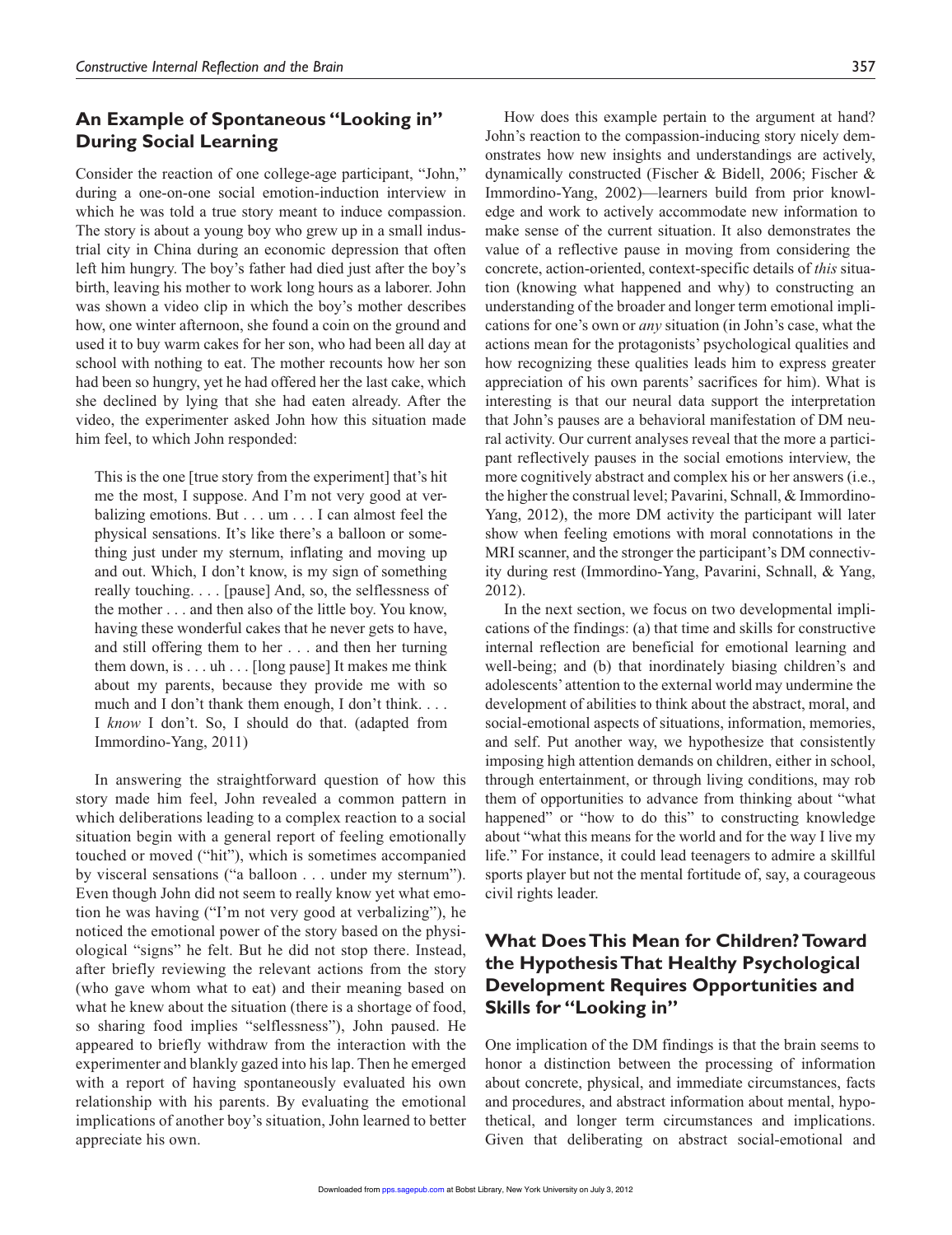hypothetical circumstances seems to be associated with the "looking in" system, we hypothesize that these kinds of thinking may be particularly vulnerable to disruption by external distraction, especially while attentional monitoring and control are immature. Had the experimenter above interrupted John during his reflective pause, would he have made the conceptual leap from considering the story to evaluating his own relationship with his parents? If John had grown up under conditions that did not support time for safe internal reflection, would he have failed to fully develop this skill? We do not know the answers to these questions. But given the accumulating neural evidence, it seems reasonable to conjecture that important skills for reflection and for building personal meaning may depend heavily on psychological functions associated with activity in DM brain networks and may therefore be curtailed if environmental attention demands and distractions are consistently overly high.

#### *Preliminary connections to education*

Although education research on learning and achievement have not been framed to highlight transitions to internally focused attention, there are hints that teaching skills for productive internal, self-directed processing in schools may be beneficial both for socioemotional well-being and for academic skills (see also Immordino-Yang & Sylvan, 2010; Yeager & Walton, 2011). For example, high school students encouraged before a test to write in a journal about their beliefs about the implications of their test performance for their life more broadly overcame anxiety and performed better (Ramirez & Beilock, 2011). Similarly, envisioning advantageous possibilities for one's future identity and connecting these possibilities to current behavioral choices have been found to powerfully improve school performance and motivation (Oyserman, Terry, & Bybee, 2002), but the efficacy of these activities is heavily dependent on students' subjective interpretation of their experiences (Destin & Oyserman, 2009; Hatcher & Bringle, 1997). In elementary school-age children, emotional well-being, self-confidence, and academic achievement are bolstered for students taught to take a "meta-moment" in which they remove themselves from distracting circumstances, reflectively evaluate their memories and feelings, envision an ideal "self," and then make an appropriate plan (Brackett et al., 2010).

Together, these interventions may improve academic performance, compared with various control interventions without a socioemotional focus, in part because they set up neuropsychological circumstances optimally conducive to extracting the emotional meaning of situations, to connecting this meaning to personal memories, and to imagining a better future course of action. Of course, students should not be encouraged to waste time or to dwell on inconsequential or irrelevant private musings during work time. Doing so clearly decreases productivity (Smallwood et al., 2007). Still, the DM research reviewed here suggests that for students to optimally engage attentively to tasks, they may also require skills and

opportunities for high-quality knowledge consolidation. Considering the neural and psychological evidence together suggests that adequate developmental opportunity for appropriate lapses in outwardly directed attention, and potentially even for high-quality introspective states, may be important for wellbeing and for optimal performance on focused tasks, as the quality of thought during "looking in" and "looking out" may be interdependent. Because of this, it may be that educational experiences and settings crafted to promote balance between "looking out" and "looking in," in which children are guided to navigate between and leverage the brain's complementary networks skillfully and in which teachers work to distinguish between loss of attentive focus and engaging a mindful, reflective focus, will prove optimal for development. Put another way, leaving room for self-relevant processing in school may help students to own their learning, both the process and the outcomes.

### *Emerging evidence on the effects of heavy social media use*

The prevalence of digitally mediated communication and entertainment among youths has dramatically increased in recent years, and texting is reputedly superseding all other forms of friendship interaction among teens in developed nations (Pew Research Center, 2010, 2011). This shift in technology use has caused widespread concern about how heavy reliance on digitally mediated communication may affect development. Are children losing skills for face-to-face social interaction, and how would this loss of skill manifest psychologically?

Although there is very little published research to date addressing these questions, cumulative evidence on DM functioning would suggest a relatively straightforward implication. If youths overuse social media, if they spend very little waking time free from the possibility that a text will interrupt them, we would expect that these conditions might predispose youths toward focusing on the concrete, physical, and immediate aspects of situations and self, with less inclination toward considering the abstract, longer term, moral, and emotional implications of their and others' actions. One recent study of more than 2,300 young adults (Canadian college students ages 18– 22) tested related hypotheses and found results that accord remarkably with these predictions (Trapnell & Sinclair, 2012). The study found that higher levels of social texting among research participants were weakly but consistently positively associated with out-group prejudice and materialism, for example, with reporting lower positivity toward indigenous Canadians, and with believing that physical attractiveness is an important personal value. Conversely, higher levels of texting were consistently negatively associated with measures of moral reflectiveness, for example, with motivation to promote social equality or justice in the community, and with perceived importance of living with integrity.

Although it is not clear in this study whether texting caused the moral changes or whether youths with particular social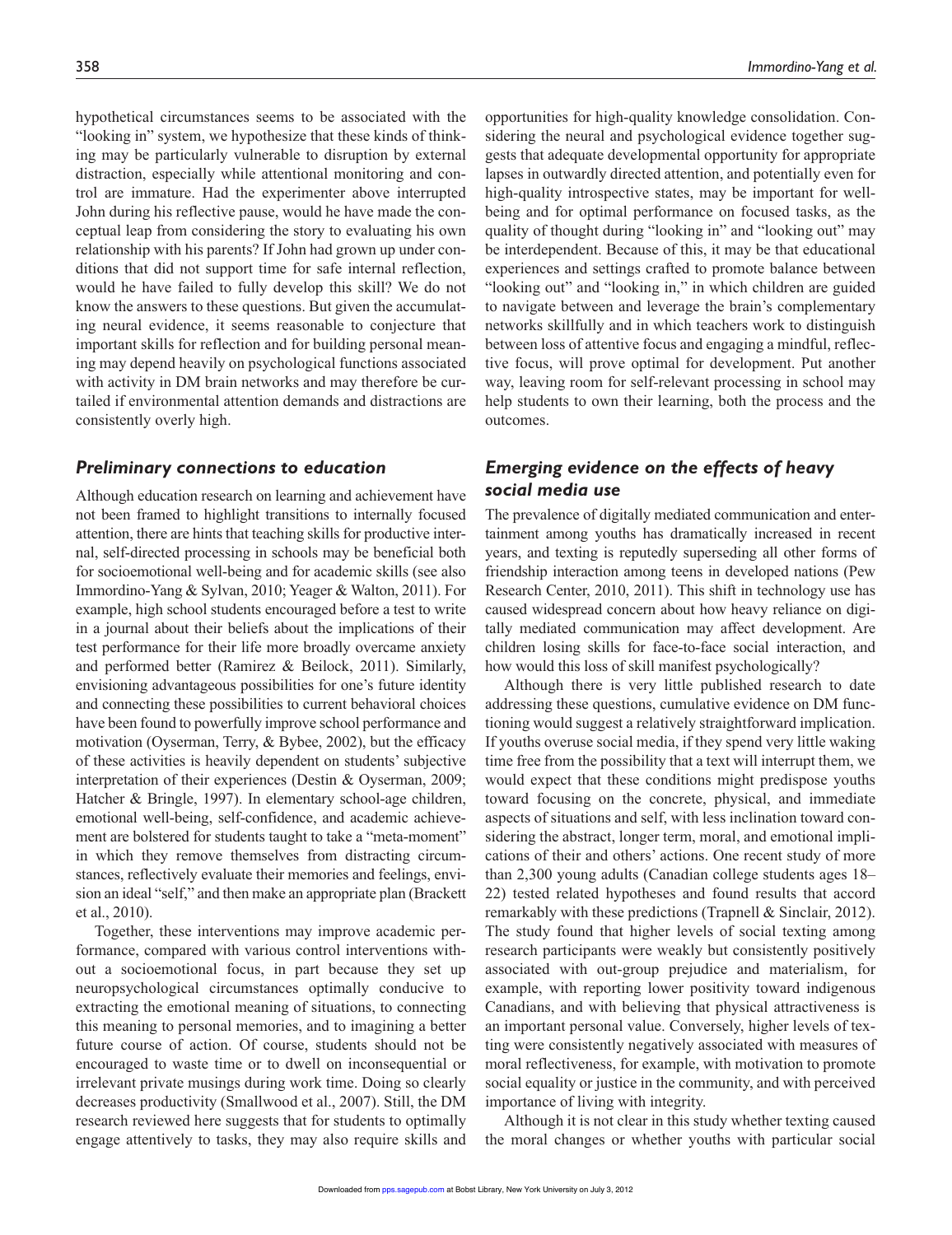dispositions gravitate toward heavy use of texting, there are hints that the effects might be causal. Trapnell and Sinclair (2012) also found that an increase in texting over the 5 years of the study (2007–2011) paralleled a decrease in reported reflectivity. A separate experimental manipulation study by Abraham, Pocheptsova, and Ferraro (2012) found that after being asked to draw and describe their cell phone, participants showed temporary decreases in prosocial behavior (as measured by willingness to donate time or resources to a charity for the homeless) but increases in perceived social connectedness. Another small-scale study reported that among youths, higher texting frequency was associated with finding friendships less "fulfilling" (Angstermichael & Lester, 2010). The somewhat alarming implication, still not directly tested, is that if youths are habitually pulled into the outside world by distracting media snippets, or if their primary mode of socially interacting is via brief, digitally transmitted communications, they may be systematically undermining opportunities to reflect on the moral, social, emotional, and longer term implications of social situations and personal values. This situation could potentially alter the perceived quality of their social relationships and over time might bias identity development toward focusing on concrete or physical abilities, traits, and accomplishments.

Of note, in our opinion, the preliminary findings described here should not be taken as de facto evidence that access to technology is necessarily bad for development or weakens morality. After all, texting is another (digital) tool that is only as good as the user's purposes or goals. If texting is used to change momentary, context-specific behavior, for example, to remind individuals with health problems to engage in particular health-related behaviors, evidence suggests that it can be remarkably effective (Cole-Lewis & Kershaw, 2010). Instead, these data should be taken as an early warning of the possibility that overusing technologies that reduce social communication to short snippets that continually interrupt the receiver, and that restrict communication to less reflective content, could be harmful. "High texting" youths in the Trapnell and Sinclair (2012) study sometimes reported receiving or sending upward of 300 non-work-related texts per day, which is more than twice the average reported by the Pew Research Center (2011).

Of course, the flip side of the coin might also be true: If used well, access to these same technologies could promote social reflectiveness and moral responsibility by facilitating communication between people who are far from each other and who would not otherwise have opportunities to interact, in order to foster empathic understanding of world situations and crosscultural perspectives. For example, in the Iranian election protests of 2009–2010, rapid-fire social media are thought to have been instrumental both for the organization of the political movement and for garnering international empathy for protesters (Kamalipour, 2010). As another example, primary schools with a global curricular focus by necessity use digital media to connect classrooms oceans apart, so that students can share

experiences and beliefs with students from different cultural backgrounds (Süssmuth, 2007; see also http://www.iearn.org). In the end, the question will not be as much about what the technology does to people as it will be about how best to use the technology in a responsible, beneficial way that promotes rather than hinders social development.

### **Meaning Making and the Brain: Forging an Interdisciplinary Research Focus on Constructive Internal Reflection**

Taken together, the neurobiological research suggests a need to conceptualize and study processes of knowledge building that may be supported during internally focused thought and vulnerable to disruption by external input. The findings suggest that these processes may span from relaxed mind wandering and daydreaming to intense and effortful internal focus. Relaxed daydreaming is potentially important for deriving and sifting through the social and emotional implications of everyday situations and relationships and connecting them to personal experiences and future goals (see also Baird, Smallwood, & Schooler, 2011); effortful internal focus is potentially important for making meaning of new information and for distilling creative, emotionally relevant connections between complex ideas. We use the term *constructive internal reflection* to describe this range of skills and behaviors in the hope that future research will flesh out and validate the dimensions of internally focused thought and their relation to psychological constructs such as attention, memory, abstract concepts, identity formation, critical thinking, and socioemotional development.

Future research could also address the possibility of individual differences in thinking during "rest" in the scanner, to explore the naturalistic thought patterns that individuals call up as they daydream idly or reflect purposefully, and relations to social behavior and other developmental outcomes. For a classic example, work by Mischel and others on self-control in children demonstrates the beneficial effects of strategic abstraction on the ability to delay immediate gratification (Mischel, Ebbesen, & Zeiss, 1972; Mischel, Shoda, & Rodriguez, 1989). Famously, 4-year-old children who were able to distract themselves from eating a marshmallow when left alone with it, in order to successfully wait 15 min to obtain a promised additional marshmallow (or other treat), later grew into more academically and socioemotionally competent adolescents and more successful adults than children who were unable to delay their gratification for a later reward (Mischel, Shoda, & Peake, 1988; Moffitt et al., 2011). It is interesting to note, though, that differences in the thought strategies preschool children used to avoid eating the treat were associated with how long they were able to wait: Children who distracted themselves and avoided looking at the marshmallow did relatively well. But children who instead imagined future and hypothetical possibilities, for example, focusing on how delicious the second marshmallow would taste or imagining that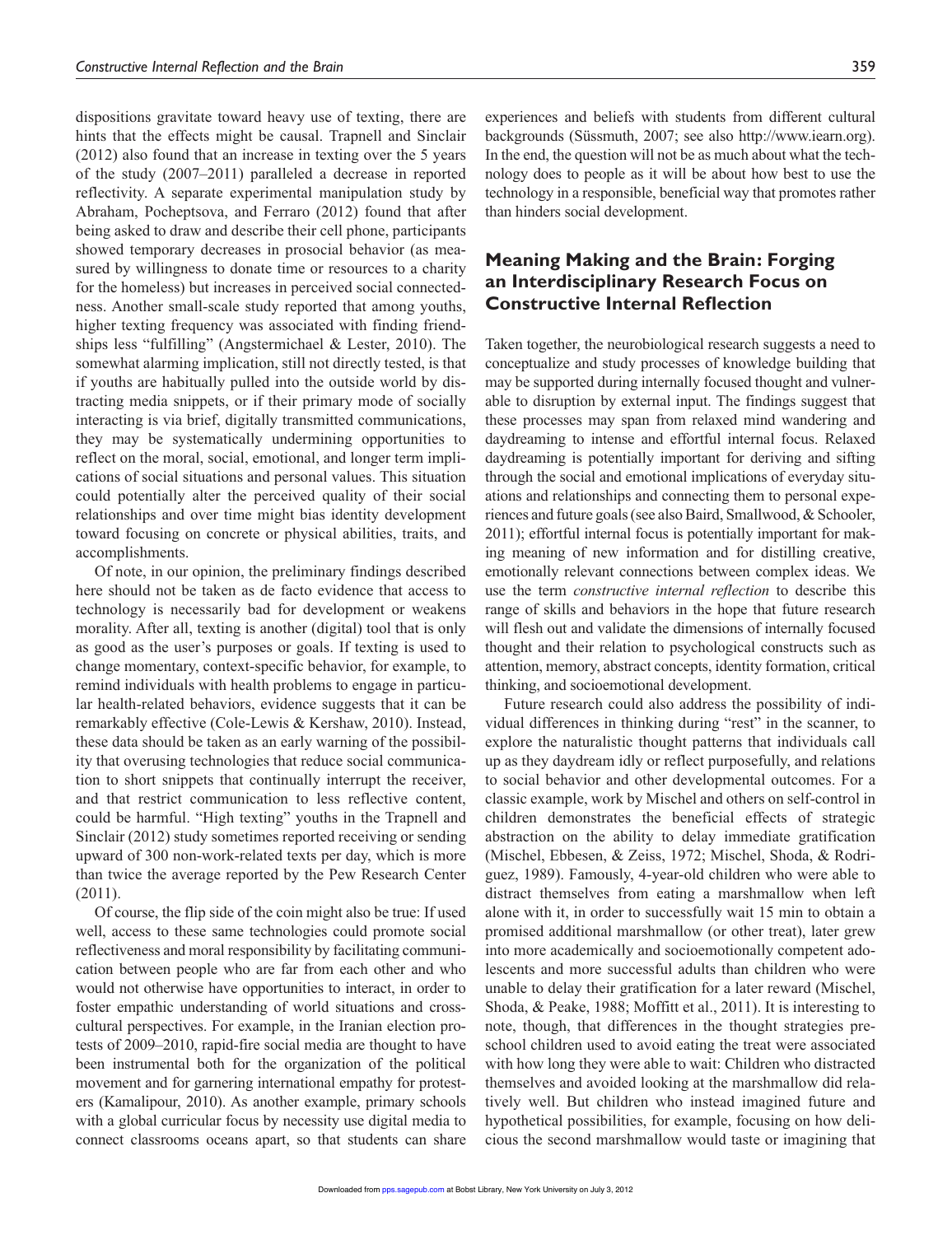the marshmallow in front of them was a cloud, delayed the longest (for reviews, see Mischel et al., 2011; Mischel et al., 1989).

Drawing on these findings, in launching a research focus on constructive internal reflection, our recommendation is that the new research build from work on the primacy of meaning making for human development—beginning with classic work by Bruner (1990); Frankl (1946/2006); Kegan (1982); Mezirow (2000), and others and continuing with more modern work (see Park, 2010, for a review). This work collectively recognizes the importance of revisiting and reorganizing one's memories to reconcile them with current experiences, in order to purposefully move forward with a productive, fulfilling life. These researchers' theories also universally recognize the role of internal reflection in this reconciliation process. But we would contend that neuroscientific studies hold the potential to offer a new view of this psychological landscape as well as new tools to probe it—suggesting explanations and mechanisms for why meaning making requires reflection as well as an early hypothesis about how development may be reshaped under conditions of systematically high environmental attention demands.

In conclusion, a new research focus is needed to formulate and explore the implications of the brain's DM functioning for psychological development. This research would more deeply probe the conditions under which both internally and externally focused attention become active as well as how the development of mechanisms for monitoring and shifting between these modes is shaped by experience, context, and biological predispositions. As therapists, teachers, and parents who discuss the benefits of "down time" well know, as does anyone who has had a creative insight in the shower, rest is indeed not idleness, nor is it a wasted opportunity for productivity. Rather, constructive internal reflection is potentially critical for learning from one's past experiences and appreciating their value for future choices and for understanding and managing ourselves in the social world.

#### **Acknowledgments**

The authors thank Denny Blodget, Ginger Clark, Antonio Damasio, David Daniel, Kaspar Meyer, Robert Rueda, Gale Sinatra, Jonathan Smallwood, and Xiaofei Yang for their comments on an earlier version of this article.

#### **Declaration of Conflicting Interests**

The authors declared that they had no conflicts of interest with respect to their authorship or the publication of this article.

#### **Funding**

Mary Helen Immordino-Yang was supported by the Brain and Creativity Institute Fund, by the Rossier School of Education, and by a grant from the Office of the Provost at the University of Southern California. Vanessa Singh was supported in part by a Valentine Award for graduate studies at the Department of Psychology, University of Southern California. Mary Helen Immordino-Yang and

Vanessa Singh were also supported by National Institutes of Health Grant P01 NS19632 to A. Damasio and H. Damasio.

#### **References**

- Abraham, A., Pocheptsova, A., & Ferraro, R. (2012). *The effect of mobile phone use on prosocial behavior*. Manuscript in preparation.
- Andreasen, N. C., O'Leary, D. S., Cizadlo, T., Arndt, S., Rezai, K., Watkins, G. L., . . . Hichwa, R. D. (1995). Remembering the past: Two facets of episodic memory explored with positron emission tomography. *American Journal of Psychiatry, 152*, 1576–1585.
- Angstermichael, A., & Lester, F. (2010). An exploratory study of students' use of cell phones, texting and social networking sites. *Psychological Reports, 107*, 402–404.
- Baird, B., Smallwood, J., & Schooler, J. W. (2011). Back to the future: Autobiographical planning and the functionality of mindwandering. *Consciousness and Cognition, 20*, 1604–1611.
- Beason-Held, L., Kraut, M., & Resnick, S. (2009). Stability of default-mode network activity in the aging brain. *Brain Imaging and Behavior, 3*, 123–131.
- Blakemore, S. J., & Frith, U. (2004). How does the brain deal with the social world? *NeuroReport, 15*, 119–128.
- Bluhm, R. L., Miller, J., Lanius, R. A., Osuch, E. A., Boksman, K., Neufeld, R. W., . . . Williamson, P. (2007). Spontaneous lowfrequency fluctuations in the BOLD signal in schizophrenic patients: Anomalies in the default network. *Schizophrenia Bulletin, 33*, 1004–1012.
- Brackett, M. A., Rivers, S. E., Reyes, M. R., & Salovey, P. (2010). Enhancing academic performance and social and emotional competence with the RULER feeling words curriculum. *Learning and Individual Differences, 22*, 218-224. doi:10.1016/j.lindif.2010.10.002
- Brefczynski-Lewis, J. A., Lutz, A., Schaefer, H. S., Levinson, D. B., & Davidson, R. J. (2007). Neural correlates of attentional expertise in long-term meditation practitioners. *Proceedings of the National Academy of Sciences, USA, 104*, 11483–11488.
- Brewer, J. A., Worhunsky, P. D., Gray, J. R., Tang, Y.-Y., Weber, J., & Kober, H. (2012). Meditation experience is associated with differences in default mode network activity and connectivity. *Proceedings of the National Academy of Sciences, USA, 108*, 20254–20259.
- Bruner, J. (1990). *Acts of meaning: Four lectures on mind and culture*. Cambridge, MA: Harvard College.
- Buckner, R. L., Andrews-Hanna, J. R., & Schacter, D. L. (2008). The brain's default network: Anatomy, function, and relevance to disease. *Annals of the New York Academy of Sciences, 1124*, 1–38.
- Buckner, R. L., & Carroll, D. C. (2007). Self-projection and the brain. *Trends in Cognitive Sciences, 11*, 49–57.
- Buckner, R. L., & Vincent, J. L. (2007). Unrest at rest: Default activity and spontaneous network correlations. *NeuroImage, 37*, 1091–1096.
- Castellanos, F. X., Margulies, D. S., Kelly, C., Uddin, L. Q., Ghaffari, M., Kirsch, A., . . . Milham, M. P. (2008). Cingulate-precuneus interactions: A new locus of dysfunction in adult attention-deficit/ hyperactivity disorder. *Biological Psychiatry, 63*, 332–337.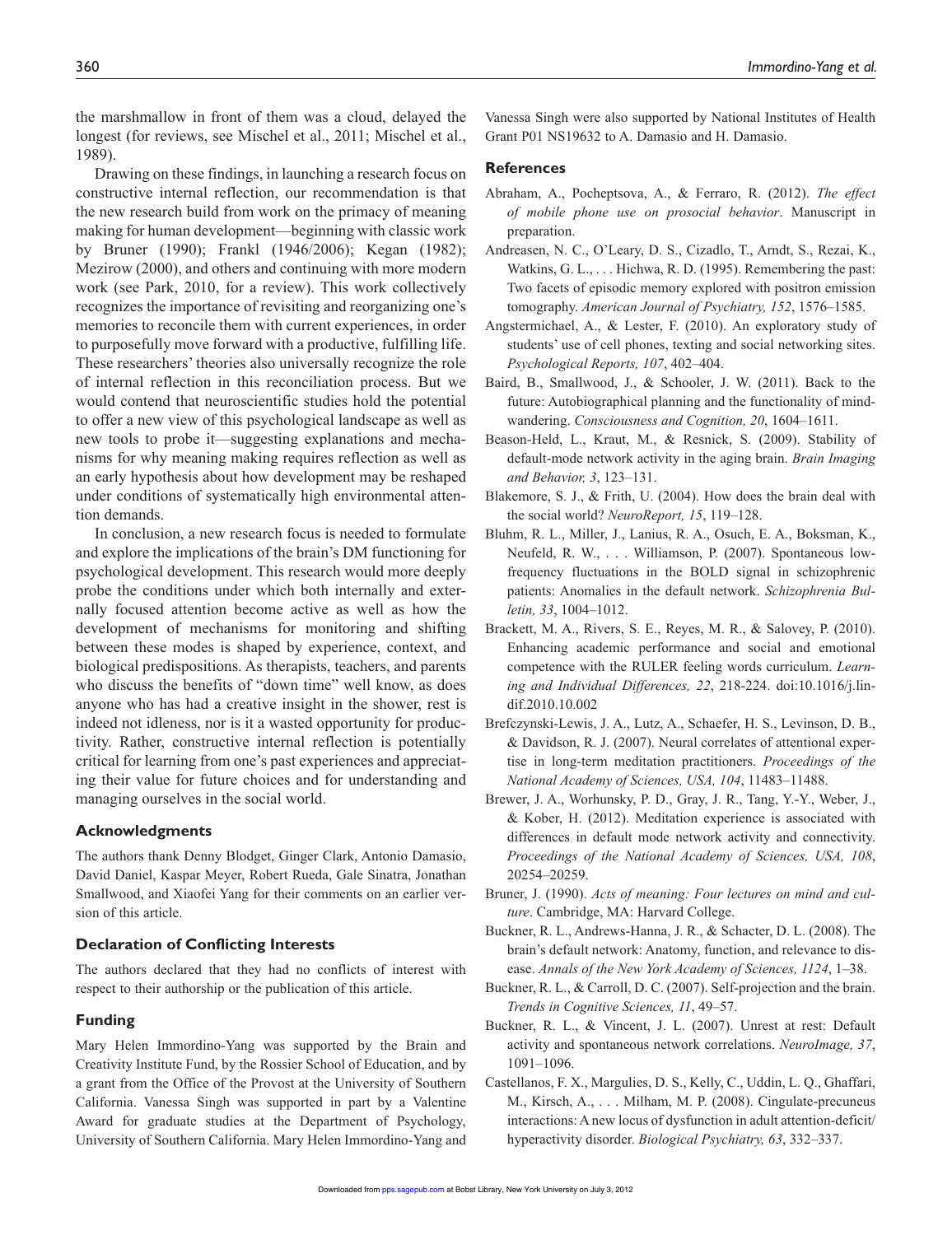- Cherkassky, V. L., Kana, R. K., Keller, T. A., & Just, M. A. (2006). Functional connectivity in a baseline resting-state network in autism. *NeuroReport, 17*, 1687–1690.
- Chiesa, A., Calati, R., & Serretti, A. (2010). Does mindfulness training improve cognitive abilities? A systematic review of neuropsychological findings. *Clinical Psychology Review, 31*, 449–464.
- Christoff, K., Gordon, A. M., Smallwood, J., Smith, R., & Schooler, J. W. (2009). Experience sampling during fMRI reveals default network and executive system contributions to mind wandering. *Proceedings of the National Academy of Sciences, USA, 106*, 8719–8724.
- Cohen, J. (2006). Social, emotional, ethical, and academic education: Creating a climate for learning, participation in democracy, and well-being. *Harvard Educational Review, 76*, 201–237.
- Cole-Lewis, H., & Kershaw, T. (2010). Text messaging as a tool for behavior change in disease prevention and management. *Epidemiologic Reviews, 32*, 56–69.
- Collaborative for Academic, Social, and Emotional Learning Briefs. (2007). *Background on social and emotional learning (SEL): Collaborative for academic, social, and emotional learning*. Available from http://www.casel.org
- Corbetta, M., & Shulman, G. L. (2002). Control of goal-directed and stimulus-driven attention in the brain. *Nature Reviews Neuroscience, 3*, 201–215.
- Damasio, A., & Meyer, K. (2009). Consciousness: An overview of the phenomenon and of its possible neural basis. In S. Laureys & G. Tononi (Eds.), *The neurology of consciousness* (pp. 3–14). London, England: Elsevier.
- Destin, M., & Oyserman, D. (2009). From assets to school outcomes. *Psychological Science, 20*, 414–418.
- Doria, V., Beckmann, C. F., Arichi, T., Merchant, N., Groppo, M., Turkheimer, F. E., . . . Edwards, A. D. (2010). Emergence of resting state networks in the preterm human brain. *Proceedings of the National Academy of Sciences, USA, 107*, 20015–20020.
- Esposito, F., Bertolino, A., Scarabino, T., Latoffe, V., Blasi, G., Popolizio, T., . . . Di Salle, F. (2006). Independent component model of the default-mode brain function: Assessing the impact of active thinking. *Brain Research Bulletin, 70*, 263–269.
- Etkin, A., Prater, K. E., Schatzberg, A. F., Menon, V., & Greicius, M. D. (2009). Disrupted amygdalar subregion functional connectivity and evidence of a compensatory network in generalized anxiety disorder. *Archives of General Psychiatry, 66*, 1361–1372.
- Fair, D. A., Cohen, A. L., Dosenbach, N. U., Church, J. A., Miezin, F. M., Barch, D. M., . . . Schlaggar, B. L. (2008). The maturing architecture of the brain's default network. *Proceedings of the National Academy of Sciences, USA, 105*, 4028–4032.
- Fan, J., McCandliss, B., Sommer, T., Raz, A., & Posner, M. (2002). Testing the efficiency and independence of attentional networks. *Journal of Cognitive Neuroscience, 14*, 340–347.
- Fischer, K. W., & Bidell, T. (2006). Dynamic development of action and thought. In W. Damon & R. Lerner (Eds.), *Handbook of child psychology, Vol. 1: Theoretical models of human development* (6th ed., pp. 313–399). Hoboken, NJ: John Wiley.
- Fischer, K. W., & Immordino-Yang, M. H. (2002). Cognitive development and education: From dynamic general structure to

specific learning and teaching. In E. Lagemann (Ed.), *Traditions of scholarship in education* (pp. 2-55). Chicago, IL: Spencer Foundation.

- Fox, M. D., Snyder, A. Z., Vincent, J. L., Corbetta, M., Van Essen, D. C., & Raichle, M. E. (2005). The human brain is intrinsically organized into dynamic, anticorrelated functional networks. *Proceedings of the National Academy of Sciences, USA, 102*, 9673– 9678.
- Frankl, V. E. (2006). *Man's search for meaning*. Boston, MA: Beacon Press. (Original work published 1946)
- Fransson, P., Åden, U., Blennow, M., & Lagercrantz, H. (2011). The functional architecture of the infant brain as revealed by restingstate fMRI. *Cerebral Cortex, 21*, 145–154.
- Fransson, P., Skiold, B., Horsch, S., Nordell, A., Blennow, M., Lagercrantz, H., & Aden, U. (2007). Resting-state networks in the infant brain. *Proceedings of the National Academy of Sciences, USA, 104*, 15531–15536.
- Garrity, A. G., Pearlson, G. D., McKiernan, K., Lloyd, D., Kiehl, K. A., & Calhoun, V. D. (2007). Aberrant "default mode" functional connectivity in schizophrenia. *American Journal of Psychiatry, 164*, 450–457.
- Gilbert, D. T., & Wilson, T. D. (2007). Prospection: Experiencing the future. *Science, 317*, 1351–1354.
- Greene, J. D., Sommerville, R. B., Nystrom, L. E., Darley, J. M., & Cohen, J. D. (2001). An fMRI investigation of emotional engagement in moral judgment. *Science, 293*, 2105–2108.
- Greicius, M. D., Flores, B. H., Menon, V., Glover, G. H., Solvason, H. B., Kenna, H., . . . Schatzberg, A. F. (2007). Resting-state functional connectivity in major depression: Abnormally increased contributions from subgenual cingulate cortex and thalamus. *Biological Psychiatry, 62*, 429–437.
- Greicius, M. D., Krasnow, B., Reiss, A. L., & Menon, V. (2003). Functional connectivity in the resting brain: A network analysis of the default mode hypothesis. *Proceedings of the National Academy of Sciences, USA, 100*, 253–258.
- Greicius, M. D., & Menon, V. (2004). Default-mode activity during a passive sensory task: Uncoupled from deactivation but impacting activation. *Journal of Cognitive Neuroscience, 16*, 1484–1492.
- Hagmann, P., Cammoun, L., Gigandet, X., Meuli, R., Honey, C. J., Wedeen, V. J., & Sporns, O. (2008). Mapping the structural core of human cerebral cortex. *PLoS Biology, 6*, e159.
- Harada, T., Li, Z., & Chiao, J. Y. (2010). Differential dorsal and ventral medial prefrontal representations of the implicit self modulated by individualism and collectivism: An fMRI study. *Social Neuroscience, 5*, 257–271.
- Harrison, B. J., Pujol, J., Lopez-Sola, M., Hernandez-Ribas, R., Deus, J., Ortiz, H., . . . Cardoner, N. (2008). Consistency and functional specialization in the default mode brain network. *Proceedings of the National Academy of Sciences, USA, 105*, 9781–9786.
- Hatcher, J. A., & Bringle, R. G. (1997). Reflection: Bridging the gap between service and learning. *College Teaching, 45*, 153–158.
- Hölzel, B. K., Ott, U., Hempel, H., Hackl, A., Wolf, K., Stark, R., & Vaitl, D. (2007). Differential engagement of anterior cingulate and adjacent medial frontal cortex in adept meditators and nonmeditators. *Neuroscience Letters, 421*, 16–21.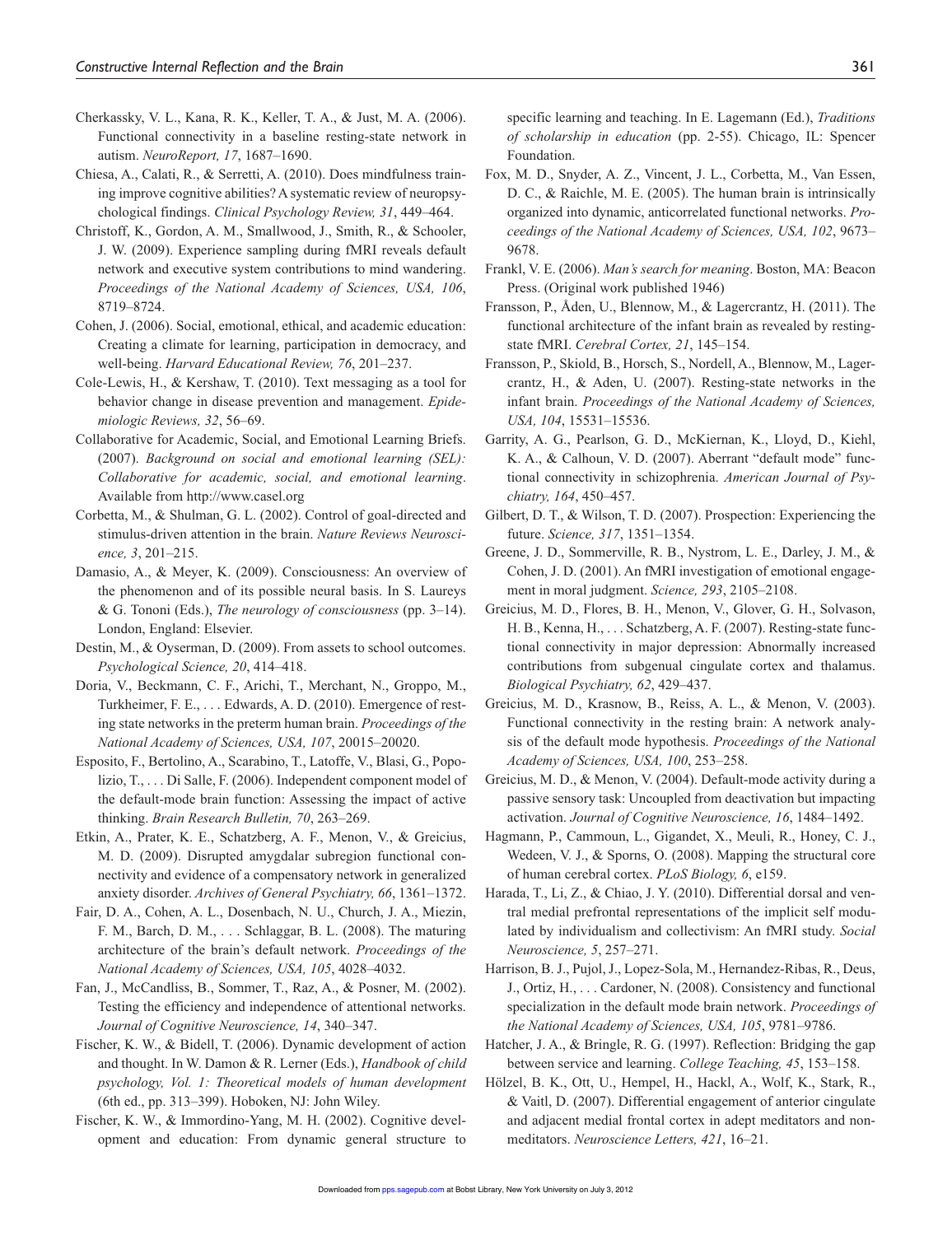- Immordino-Yang, M. H. (2011). Me, myself and you: Neuropsychological relations between social emotion, self awareness, and morality. *Emotion Review, 3*, 313–315.
- Immordino-Yang, M. H., McColl, A., Damasio, H., & Damasio, A. (2009). Neural correlates of admiration and compassion. *Proceedings of the National Academy of Sciences, USA, 106*, 8021– 8026.
- Immordino-Yang, M. H., Pavarini, G., Schnall, S., & Yang, X. (2012) *Naturalistic behaviors during admiration for virtue, but not admiration for skill, predict activation in default-mode brain regions*. Manuscript in preparation.
- Immordino-Yang, M. H., & Singh, V. (2011). Hippocampal contributions to the processing of social emotions. *Human Brain Mapping*. Advance online publication. doi:10.1002/hbm.21485
- Immordino-Yang, M. H., & Sylvan, L. (2010). Admiration for virtue: Neuroscientific perspectives on a motivating emotion. *Contemporary Educational Psychology, 35*, 110–115.
- Jenkins, A. C., & Mitchell, J. P. (2011). Medial prefrontal cortex subserves diverse forms of self-reflection. *Social Neuroscience, 6*, 211–218.
- Jha, A. P., Krompinger, J., & Baime, M. J. (2007). Mindfulness training modifies subsystems of attention. *Cognitive Affective & Behavioral Neuroscience, 7*, 109–119.
- Kamalipour, Y. (2010). *Media, power and politics in the digital Age: The 2009 presidential election uprising in Iran*. Plymouth, England: Rowman and Littlefield.
- Kane, M. J., Brown, L. H., McVay, J. C., Silvia, P. J., Myin-Germeys, I., & Kwapil, T. R. (2007). For whom the mind wanders, and when: An experience-sampling study of working memory and executive control in daily life. *Psychological Science, 18*, 614–621.
- Kegan, R. (1982). *The evolving self*. Cambridge, MA: Harvard University Press.
- Kelley, W. M., Macrae, C. N., Wyland, C. L., Caglar, S., Inati, S., & Heatherton, T. F. (2002). Finding the self? An event-related fMRI study. *Journal of Cognitive Neuroscience, 14*, 785–794.
- Kennedy, D. P., & Courchesne, E. (2008). Functional abnormalities of the default network during self- and other-reflection in autism. *Social Cognitive Affect Neuroscience, 3*, 177–190.
- Kennedy, D. P., Redcay, E., & Courchesne, E. (2006). Failing to deactivate: Resting functional abnormalities in autism. *Proceedings of the National Academy of Sciences, USA, 103*, 8275–8280.
- Kitayama, S., & Park, J. (2010). Cultural neuroscience of the self: Understanding the social grounding of the brain. *Social Cognitive and Affective Neuroscience, 5*, 111–129.
- Koyama, M. S., Di Martino, A., Zuo, X.-N., Kelly, C., Mennes, M., Jutagir, D. R., . . . Milham, M. P. (2011). Resting-state functional connectivity indexes reading competence in children and adults. *Journal of Neuroscience, 31*, 8617–8624.
- Li, Y., Liu, Y., Li, J., Qin, W., Li, K., Yu, C., & Jiang, T. (2009). Brain anatomical network and intelligence. *PLoS Computational Biology, 5*, e1000395.
- Lubbock, J. (1894). *The use of life*. Leipzig, Germany: Bernhard Tauchnitz.
- Markus, H., & Kitayama, S. (1991). Culture and the self: Implications for cognition, emotion, and motivation. *Psychological Review, 98*, 224–253.
- Mathur, V., Harada, T., & Chiao, J. Y. (2011). Racial identification modulates default network activity for same and other races. *Human Brain Mapping*. Advance online publication. doi:10.1002/ hbm.21330
- McVay, J. C., & Kane, M. J. (2010). Does mind wandering reflect executive function or executive failure? Comment on Smallwood and Schooler (2006) and Watkins (2008). *Psychological Bulletin, 136*, 188–197; discussion 198–207.
- Mezirow, J. (2000). *Learning as transformation: Critical perspectives on a theory in progress*. San Francisco, CA: Jossey-Bass.
- Miller, S. L., Celone, K., DePeau, K., Diamond, E., Dickerson, B. C., Rentz, D., . . . Sperling, R. A. (2008). Age-related memory impairment associated with loss of parietal deactivation but preserved hippocampal activation. *Proceedings of the National Academy of Sciences, USA, 105*, 2181–2186.
- Mischel, W., Ayduk, O., Berman, M. G., Casey, B. J., Gotlib, I. H., Jonides, J., . . . Shoda, Y. (2011). 'Willpower' over the life span: Decomposing self-regulation. *Social Cognitive Affective Neuroscience, 6*, 252–256.
- Mischel, W., Ebbesen, E. B., & Zeiss, A. R. (1972). Cognitive and attentional mechanisms in delay of gratification. *Journal of Personality and Social Psychology, 21*, 204–218.
- Mischel, W., Shoda, Y., & Peake, P. K. (1988). The nature of adolescent competencies predicted by preschool delay of gratification. *Journal of Personality and Social Psychology, 54*, 687–696.
- Mischel, W., Shoda, Y., & Rodriguez, M. (1989). Delay of gratification in children. *Science, 244*, 933–938.
- Mitchell, J. P., Banaji, M. R., & Macrae, C. N. (2005). The link between social cognition and self-referential thought in the medial prefrontal cortex. *Journal of Cognitive Neuroscience, 17*, 1306–1315.
- Moffitt, T. E., Arseneault, L., Belsky, D., Dickson, N., Hancox, R. J., Harrington, H., . . . Caspi, A. (2011). A gradient of childhood selfcontrol predicts health, wealth, and public safety. *Proceedings of the National Academy of Sciences, USA, 108*, 2693–2698.
- Northoff, G., Duncan, N. W., & Hayes, D. J. (2010). The brain and its resting state activity—Experimental and methodological implications. *Progress in Neurobiology, 92*, 593–600.
- Northoff, G., Heinzel, A., de Greck, M., Bermpohl, F., Dobrowolny, H., & Panksepp, J. (2006). Self-referential processing in our brain—A meta-analysis of imaging studies on the self. *NeuroImage, 31*, 440–457.
- Ossandon, T., Jerbi, K., Vidal, J. R., Bayle, D. J., Henaff, M. A., Jung, J., . . . Lachaux, J.-P. (2011). Transient suppression of broadband gamma power in the default-mode network is correlated with task complexity and subject performance. *Journal of Neuroscience, 31*, 14521–14530.
- Oyserman, D., Terry, K., & Bybee, D. (2002). A possible selves intervention to enhance school involvement. *Journal of Adolescence, 25*, 313–326.
- Park, C. L. (2010). Making sense of the meaning literature: An integrative review of meaning making and its effects on adjustment to stressful life events. *Psychological Bulletin, 136*, 257–301.
- Pavarini, G., Schnall, S., & Immordino-Yang, M. H. (2012). *Verbal and nonverbal indicators of psychological distance in moral elevation and admiration for skill.* Manuscript under review.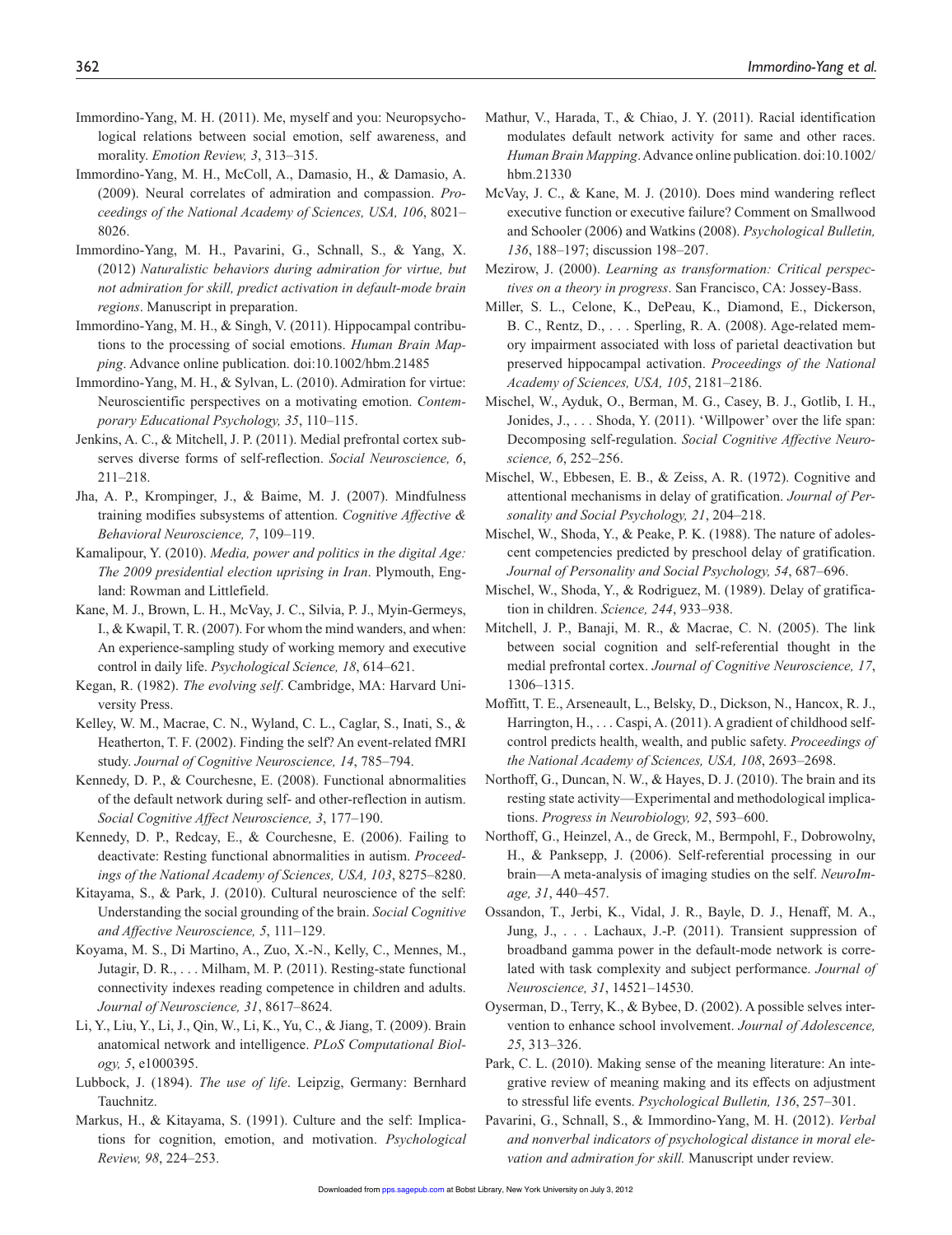- Pew Research Center. (2010, December 20). *Global digital communication: Texting, social networking popular worldwide*. Retrieved from http://www.pewglobal.org/2011/12/20/global-digital-communication-texting-social-networking-popular-worldwide/
- Pew Research Center. (2011, September 19). *Americans and text messaging*. Retrieved from http://pewinternet.org/Reports/2011/ Cell-Phone-Texting-2011/Summary-of-Findings.aspx
- Posner, M. I., & Petersen, S. E. (1990). The attention system of the human brain. *Annual Review of Neuroscience, 13*, 25–42.
- Posner, M. I., & Rothbart, M. K. (2005). Influencing brain networks: Implications for education. *Trends in Cognitive Sciences, 9*, 99–103.
- Raichle, M. E., MacLeod, A. M., Snyder, A. Z., Powers, W. J., Gusnard, D. A., & Shulman, G. L. (2001). A default mode of brain function. *Proceedings of the National Academy of Sciences, USA, 98*, 676–682.
- Ramirez, G., & Beilock, S. L. (2011). Writing about testing worries boosts exam performance in the classroom. *Science, 331*, 211– 213.
- Rueda, M. R., Rothbart, M. K., McCandliss, B. D., Saccomanno, L., & Posner, M. I. (2005). Training, maturation, and genetic influences on the development of executive attention. *Proceedings of the National Academy of Sciences, USA, 102*, 14931–14936.
- Seeley, W. W., Menon, V., Schatzberg, A. F., Keller, J., Glover, G. H., Kenna, H., . . . Greicius, M. D. (2007). Dissociable intrinsic connectivity networks for salience processing and executive control. *Journal of Neuroscience, 27*, 2349–2356.
- Semple, R., Lee, J., Rosa, D., & Miller, L. (2010). A randomized trial of mindfulness-based cognitive therapy for children: Promoting mindful attention to enhance social-emotional resiliency in children. *Journal of Child and Family Studies, 19*, 218–229.
- Smallwood, J., Beach, E., Schooler, J. W., & Handy, T. C. (2008). Going AWOL in the brain: Mind wandering reduces cortical analysis of external events. *Journal of Cognitive Neuroscience, 20*, 458–469.
- Smallwood, J., Brown, K., Baird, B., & Schooler, J. W. (2011). Cooperation between the default mode network and the frontal-parietal network in the production of an internal train of thought. *Brain Research, 1428*, 60–70.
- Smallwood, J., Fishman, D. J., & Schooler, J. W. (2007). Counting the cost of an absent mind: Mind wandering as an underrecognized influence on educational performance. *Psychonomic Bulletin & Review, 14*, 230–236.
- Smallwood, J., Obonsawin, M., & Heim, D. (2003). Task unrelated thought: The role of distributed processing. *Consciousness and Cognition, 12*, 169–189.
- Smallwood, J., & Schooler, J. W. (2006). The restless mind. *Psychological Bulletin, 132*, 946–958.
- Song, M., Liu, Y., Zhou, Y., Wang, K., Yu, C., & Jiang, T. (2009). Default network and intelligence difference. *Conference Proceedings IEEE Engineering in Medicine & Biology Society*, 2212–2215.
- Spreng, R. N., & Grady, C. L. (2010). Patterns of brain activity supporting autobiographical memory, prospection, and theory of

mind, and their relationship to the default mode network. *Journal of Cognitive Neuroscience, 22*, 1112–1123.

- Spreng, R. N., Mar, R. A., & Kim, A. S. N. (2009). The common neural Basis of autobiographical memory, prospection, navigation, theory of mind, and the default mode: A quantitative metaanalysis. *Journal of Cognitive Neuroscience, 21*, 489–510.
- Spreng, R. N., Stevens, W. D., Chamberlain, J. P., Gilmore, A. W., & Schacter, D. L. (2010). Default network activity, coupled with the frontoparietal control network, supports goal-directed cognition. *NeuroImage, 53*, 303–317.
- Sreenivas, S., Boehm, S. G., & Linden, D. E. (2012). Emotional faces and the default mode network. *Neuroscience Letters, 506*, 229–234.
- Stevens, C., Lauinger, B., & Neville, H. (2009). Differences in the neural mechanisms of selective attention in children from different socioeconomic backgrounds: An event-related brain potential study. *Developmental Science, 12*, 634–646.
- Supekar, K., Uddin, L. Q., Prater, K., Amin, H., Greicius, M. D., & Menon, V. (2010). Development of functional and structural connectivity within the default mode network in young children. *NeuroImage, 52*, 290–301.
- Süssmuth, R. (2007). On the need for teaching intercultural skills. In M. Suárez-Orozco (Ed.), *Learning in the global era: International perspectives on globalization and education* (pp. 195– 290). Berkeley, CA: University of California Press.
- Tamir, D. I., & Mitchell, J. P. (2011). The default network distinguishes construals of proximal versus distal events. *Journal of Cognitive Neuroscience, 23*, 2945–2955.
- Tang, Y. Y., Ma, Y. H., Wang, J., Fan, Y. X., Feng, S. G., Lu, Q. L., . . . Posner, M. I. (2007). Short-term meditation training improves attention and self-regulation. *Proceedings of the National Academy of Sciences, USA, 104*, 17152–17156.
- Thomason, M. E., Chang, C. E., Glover, G. H., Gabrieli, J. D. E., Greicius, M. D., & Gotlib, I. H. (2008). Default-mode function and task-induced deactivation have overlapping brain substrates in children. *NeuroImage, 41*, 1493–1503.
- Tomasi, D., & Volkow, N. (2012). Abnormal functional connectivity in children with attention-deficit/hyperactivity disorder. *Biological Psychiatry, 71*, 443–450.
- Trapnell, P., & Sinclair, L. (2012, January). *Texting frequency and the moral shallowing hypothesis*. Poster presented at the Annual Meeting of the Society for Personality and Social Psychology, San Diego, CA.
- Uddin, L. Q., Kelly, A. M., Biswal, B. B., Margulies, D. S., Shehzad, Z., Shaw, D., . . . Milham, M. P. (2008). Network homogeneity reveals decreased integrity of default-mode network in ADHD. *Journal of Neuroscience Methods, 169*, 249–254.
- van den Heuvel, M. P., Stam, C. J., Kahn, R. S., & Hulshoff Pol, H. E. (2009). Efficiency of functional brain networks and intellectual performance. *Journal of Neuroscience, 29*, 7619– 7624.
- Wagner, A. D., Shannon, B. J., Kahn, I., & Buckner, R. L. (2005). Parietal lobe contributions to episodic memory retrieval. *Trends in Cognitive Sciences, 9*, 445–453.